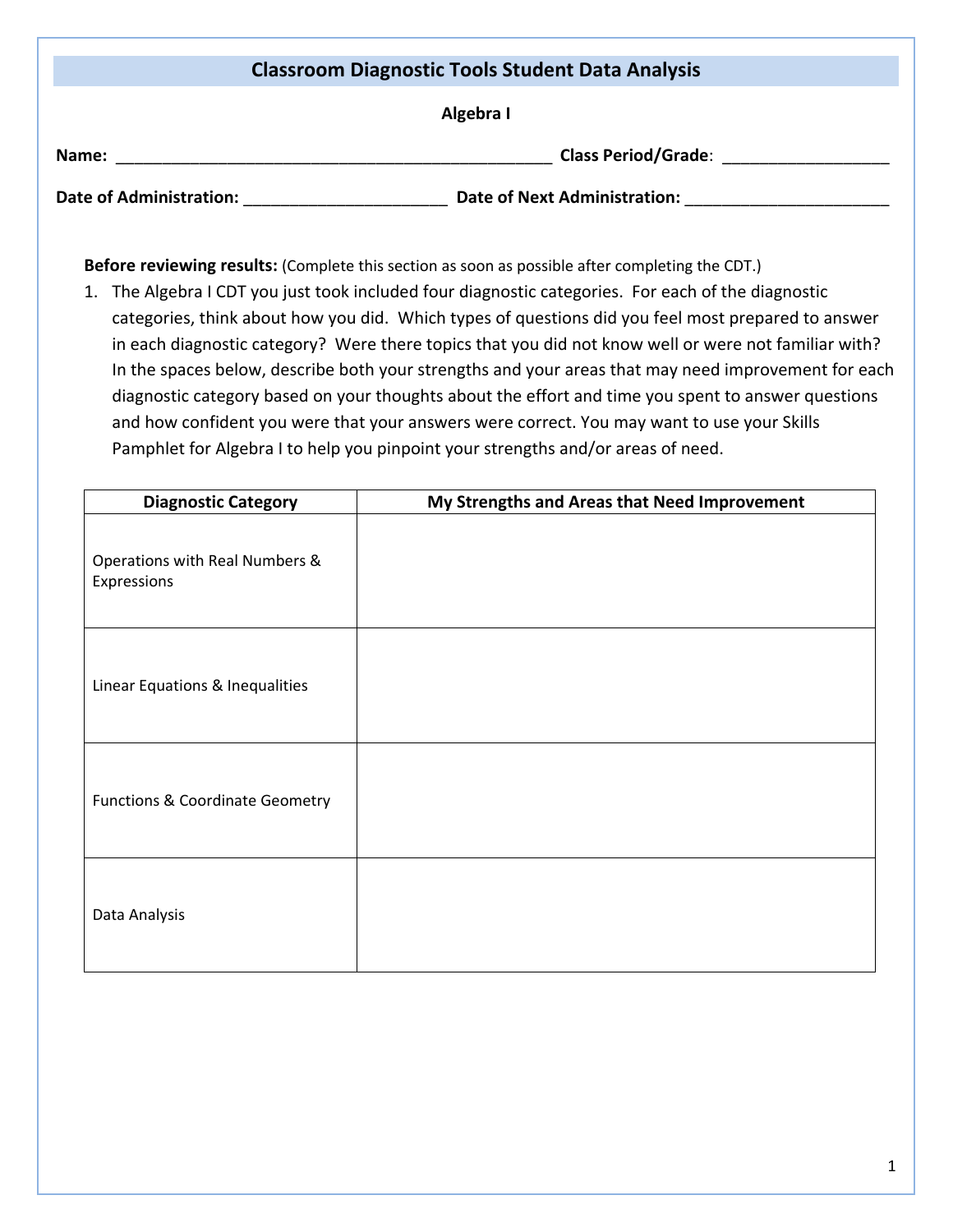## **Look at the results in your Individual Map to complete the section below.**

**2. Reviewing Results:** (Place an X in each row to show the location of each of your scores (overall and each diagnostic category). Then answer the questions below.)

| <b>Score</b>                               | Red | Green | <b>Blue</b> |
|--------------------------------------------|-----|-------|-------------|
| Overall Score                              |     |       |             |
| Operations with Real Numbers & Expressions |     |       |             |
| Linear Equations & Inequalities            |     |       |             |
| <b>Functions &amp; Coordinate Geometry</b> |     |       |             |
| Data Analysis                              |     |       |             |

Did you expect your overall score to be higher/lower or are your results consistent with your learning so far in this subject/course? Remember, if this is the beginning of the school year, it may be acceptable for you to be in the Red range right now.

\_\_\_\_\_\_\_\_\_\_\_\_\_\_\_\_\_\_\_\_\_\_\_\_\_\_\_\_\_\_\_\_\_\_\_\_\_\_\_\_\_\_\_\_\_\_\_\_\_\_\_\_\_\_\_\_\_\_\_\_\_\_\_\_\_\_\_\_\_\_\_\_\_\_\_\_\_\_\_\_\_\_\_\_

\_\_\_\_\_\_\_\_\_\_\_\_\_\_\_\_\_\_\_\_\_\_\_\_\_\_\_\_\_\_\_\_\_\_\_\_\_\_\_\_\_\_\_\_\_\_\_\_\_\_\_\_\_\_\_\_\_\_\_\_\_\_\_\_\_\_\_\_\_\_\_\_\_\_\_\_\_\_\_\_\_\_\_\_

\_\_\_\_\_\_\_\_\_\_\_\_\_\_\_\_\_\_\_\_\_\_\_\_\_\_\_\_\_\_\_\_\_\_\_\_\_\_\_\_\_\_\_\_\_\_\_\_\_\_\_\_\_\_\_\_\_\_\_\_\_\_\_\_\_\_\_\_\_\_\_\_\_\_\_\_\_\_\_\_\_\_\_\_

Which diagnostic category has the highest score? \_\_\_\_\_\_\_\_\_\_\_\_\_\_\_\_\_\_\_\_\_\_\_\_\_\_\_\_\_\_\_\_ Which diagnostic category has the lowest score?  $\blacksquare$ 

Do you have any diagnostic categories of concern? Why are you concerned about these categories? What evidence other than your CDT score do you have that this is an area of concern for you?

\_\_\_\_\_\_\_\_\_\_\_\_\_\_\_\_\_\_\_\_\_\_\_\_\_\_\_\_\_\_\_\_\_\_\_\_\_\_\_\_\_\_\_\_\_\_\_\_\_\_\_\_\_\_\_\_\_\_\_\_\_\_\_\_\_\_\_\_\_\_\_\_\_\_\_\_\_\_\_\_\_\_\_\_

\_\_\_\_\_\_\_\_\_\_\_\_\_\_\_\_\_\_\_\_\_\_\_\_\_\_\_\_\_\_\_\_\_\_\_\_\_\_\_\_\_\_\_\_\_\_\_\_\_\_\_\_\_\_\_\_\_\_\_\_\_\_\_\_\_\_\_\_\_\_\_\_\_\_\_\_\_\_\_\_\_\_\_\_

\_\_\_\_\_\_\_\_\_\_\_\_\_\_\_\_\_\_\_\_\_\_\_\_\_\_\_\_\_\_\_\_\_\_\_\_\_\_\_\_\_\_\_\_\_\_\_\_\_\_\_\_\_\_\_\_\_\_\_\_\_\_\_\_\_\_\_\_\_\_\_\_\_\_\_\_\_\_\_\_\_\_\_\_

\_\_\_\_\_\_\_\_\_\_\_\_\_\_\_\_\_\_\_\_\_\_\_\_\_\_\_\_\_\_\_\_\_\_\_\_\_\_\_\_\_\_\_\_\_\_\_\_\_\_\_\_\_\_\_\_\_\_\_\_\_\_\_\_\_\_\_\_\_\_\_\_\_\_\_\_\_\_\_\_\_\_\_\_

Do you have any diagnostic categories of strength? Why do you feel these are areas of strength? What evidence other than your CDT score do you have that this is an area of strength for you?

\_\_\_\_\_\_\_\_\_\_\_\_\_\_\_\_\_\_\_\_\_\_\_\_\_\_\_\_\_\_\_\_\_\_\_\_\_\_\_\_\_\_\_\_\_\_\_\_\_\_\_\_\_\_\_\_\_\_\_\_\_\_\_\_\_\_\_\_\_\_\_\_\_\_\_\_\_\_\_\_\_\_\_\_

\_\_\_\_\_\_\_\_\_\_\_\_\_\_\_\_\_\_\_\_\_\_\_\_\_\_\_\_\_\_\_\_\_\_\_\_\_\_\_\_\_\_\_\_\_\_\_\_\_\_\_\_\_\_\_\_\_\_\_\_\_\_\_\_\_\_\_\_\_\_\_\_\_\_\_\_\_\_\_\_\_\_\_\_

\_\_\_\_\_\_\_\_\_\_\_\_\_\_\_\_\_\_\_\_\_\_\_\_\_\_\_\_\_\_\_\_\_\_\_\_\_\_\_\_\_\_\_\_\_\_\_\_\_\_\_\_\_\_\_\_\_\_\_\_\_\_\_\_\_\_\_\_\_\_\_\_\_\_\_\_\_\_\_\_\_\_\_\_

\_\_\_\_\_\_\_\_\_\_\_\_\_\_\_\_\_\_\_\_\_\_\_\_\_\_\_\_\_\_\_\_\_\_\_\_\_\_\_\_\_\_\_\_\_\_\_\_\_\_\_\_\_\_\_\_\_\_\_\_\_\_\_\_\_\_\_\_\_\_\_\_\_\_\_\_\_\_\_\_\_\_\_\_